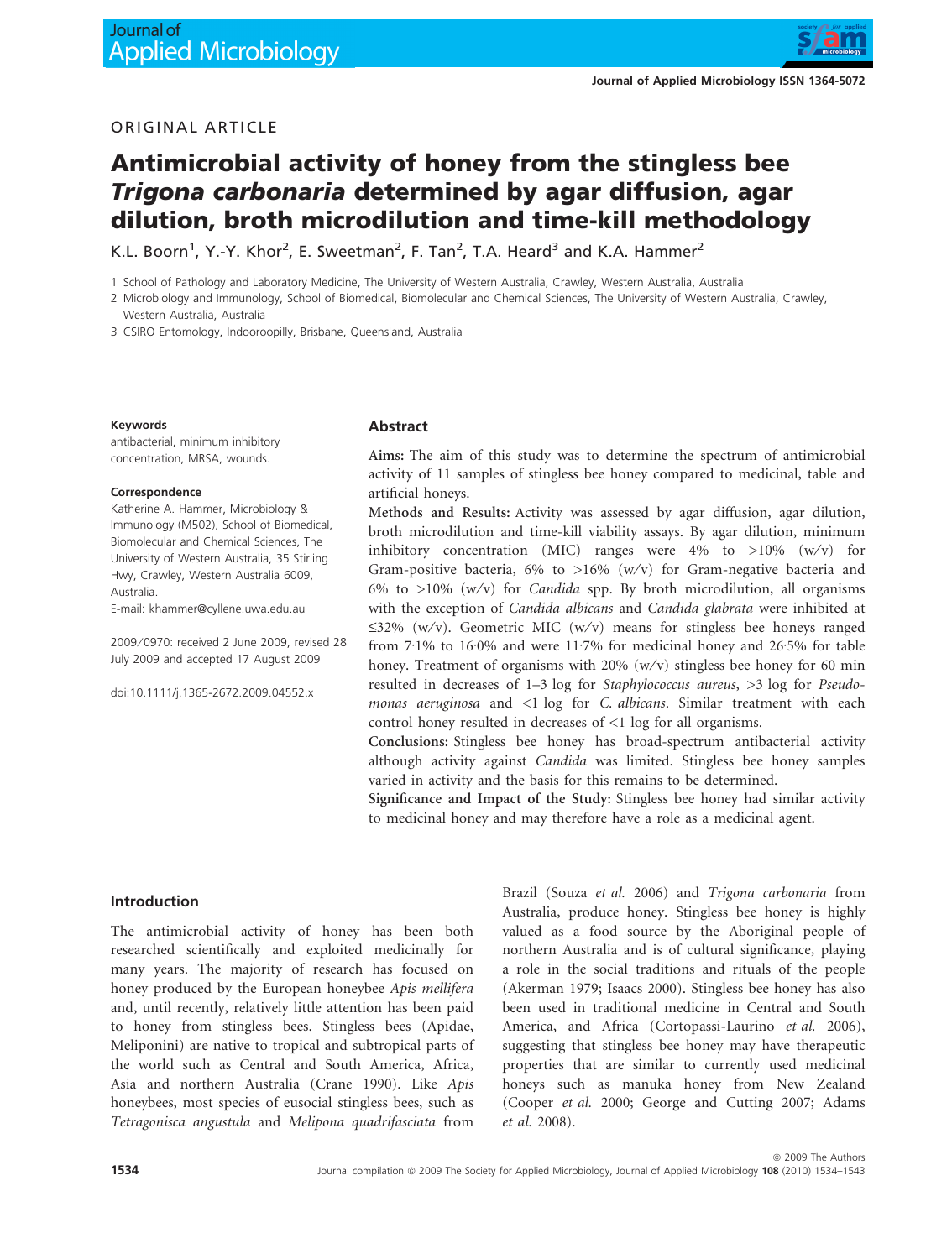Two recent publications have described the antimicrobial activity of honey derived from the Australian native stingless bee T. carbonaria (Irish et al. 2008; Kimoto-Nira and Amano 2008). Activity was evaluated in both publications by an agar diffusion method but disparate results were found, with one study showing significant activity (Irish et al. 2008) and the other finding none (Kimoto-Nira and Amano 2008). Our aim was therefore to further examine the antimicrobial activity of several samples of Trigona stingless bee honey against a wide range of test organisms. Agar diffusion, agar and broth dilution methods, and a time-kill assay, were used to generate qualitative and quantitative data on the antimicrobial activity of stingless bee honey.

# Materials and methods

## Honey

Eleven stingless bee honey samples were collected from Brisbane (Queensland, Australia) and surrounding suburbs between October 2006 and February 2007. Ten samples (A–J) were from hives of *T. carbonaria* and the remaining sample (K) was from an unknown bee species (Table 1). The floral source for all honeys was a combination of native and exotic cultivated plant species. All stingless bee honeys were gamma-irradiated (minimum of 15 kGy) prior to testing. Irradiation has previously been demonstrated to have negligible effects on the antimicrobial activity of honey (Molan and Allen 1996). The following control honeys were tested in parallel for comparison; control honey (W: Wescobee 100% pure honey; Bayswater, Australia or C: Capilano Premium honey; Richlands, Australia); medical honey (Medihoney®; Antibacterial honey barrier, Richlands, Australia) and artificial

|  |  |  |  |  |  | <b>Table 1</b> Physical and chemical properties of honeys |  |  |
|--|--|--|--|--|--|-----------------------------------------------------------|--|--|
|--|--|--|--|--|--|-----------------------------------------------------------|--|--|

honey. Artificial honey was prepared by dissolving 40.5 g fructose,  $33.5$  g glucose,  $7.5$  g maltose and  $1.5$  g sucrose in 17-ml sterile distilled water (Cooper et al. 2002). Stingless bee honeys were stored at 4°C and all other honeys were stored at room temperature. Table honey W was found to contain endemic micro-organisms which in some instances interfered with the interpretation of results. Table honey C was therefore used in subsequent tests. All honey solutions were prepared in sterile distilled water as weight for volume  $(w/v)$  solutions and used within 2 h of preparation.

#### Physicochemical honey properties

The pH of honey was determined by dissolving 10 g of honey in 75 ml of distilled water and measuring with a pH meter (Hach Company, Loveland, CO, USA) (Bogdanov et al. 1997). This was repeated on three separate occasions and the mean and standard deviation determined.

The water content of honey was estimated using an Abbe´ refractometer (Yagami International Trading Co. Ltd, Nagaya, Japan) according to the methods recommended by the International Honey Commission (Bogdanov et al. 1997). The refractive index of each sample was determined three times, corrected for temperature and the mean determined. The water content was then determined from the refractive index using a conversion table (Bogdanov et al. 1997).

The reducing sugar content of all honeys was determined using dinitrosalicylic (DNS) acid reagent. To make the reagent, 1 g of 3,5-DNS acid and 30 g of sodium potassium tartrate tetrahydrate were dissolved in c. 50 ml of distilled water. A 20 ml volume of 2 N NaOH was then added slowly and the total volume made up to 100 ml with distilled water (Bernfield 1955). Each honey

| Honey       | Bee species        | pH              | Reducing sugars (g per 100 g) | Water content (q per 100 q) |
|-------------|--------------------|-----------------|-------------------------------|-----------------------------|
| А           | Trigona carbonaria | $3.66 \pm 0.03$ | $56.0 \pm 1.0$                | $23.9 \pm 0.2$              |
| B           | T. carbonaria      | $4.32 \pm 0.09$ | $57.3 \pm 1.3$                | $24.0 \pm 0.0$              |
| C           | T. carbonaria      | $3.75 \pm 0.03$ | $54.6 \pm 1.1$                | $25.7 \pm 0.2$              |
| D           | T. carbonaria      | $4.04 \pm 0.04$ | $58.7 \pm 1.0$                | $26.9 \pm 0.0$              |
| Ε           | T. carbonaria      | $3.86 \pm 0.03$ | $53.0 \pm 2.2$                | $25.2 \pm 0.2$              |
| F           | T. carbonaria      | $3.74 \pm 0.02$ | $50.5 \pm 0.9$                | $26.6 \pm 0.3$              |
| G           | T. carbonaria      | $3.78 \pm 0.02$ | $51.2 \pm 1.4$                | $26.4 \pm 0.1$              |
| Н           | T. carbonaria      | $4.03 \pm 0.02$ | $55.7 \pm 1.5$                | $25.4 \pm 0.1$              |
|             | T. carbonaria      | $3.83 \pm 0.03$ | $54.4 \pm 1.3$                | $25.7 \pm 0.1$              |
|             | T. carbonaria      | $3.77 \pm 0.02$ | $52.3 \pm 0.3$                | $24.9 \pm 0.2$              |
| K           | <b>Unknown</b>     | $3.59 \pm 0.03$ | $51.9 \pm 0.4$                | $25.0 \pm 0.1$              |
| Medical     | Apis mellifera     | $3.86 \pm 0.02$ | $69.8 \pm 0.8$                | $17.9 \pm 0.1$              |
| Table $(C)$ | A. mellifera       | $3.83 \pm 0.04$ | $70.8 \pm 0.5$                | $16.2 \pm 0.1$              |
| Artificial  |                    | $4.82 \pm 0.06$ |                               |                             |
|             |                    |                 |                               |                             |

ª 2009 The Authors Journal compilation @ 2009 The Society for Applied Microbiology, Journal of Applied Microbiology 108 (2010) 1534–1543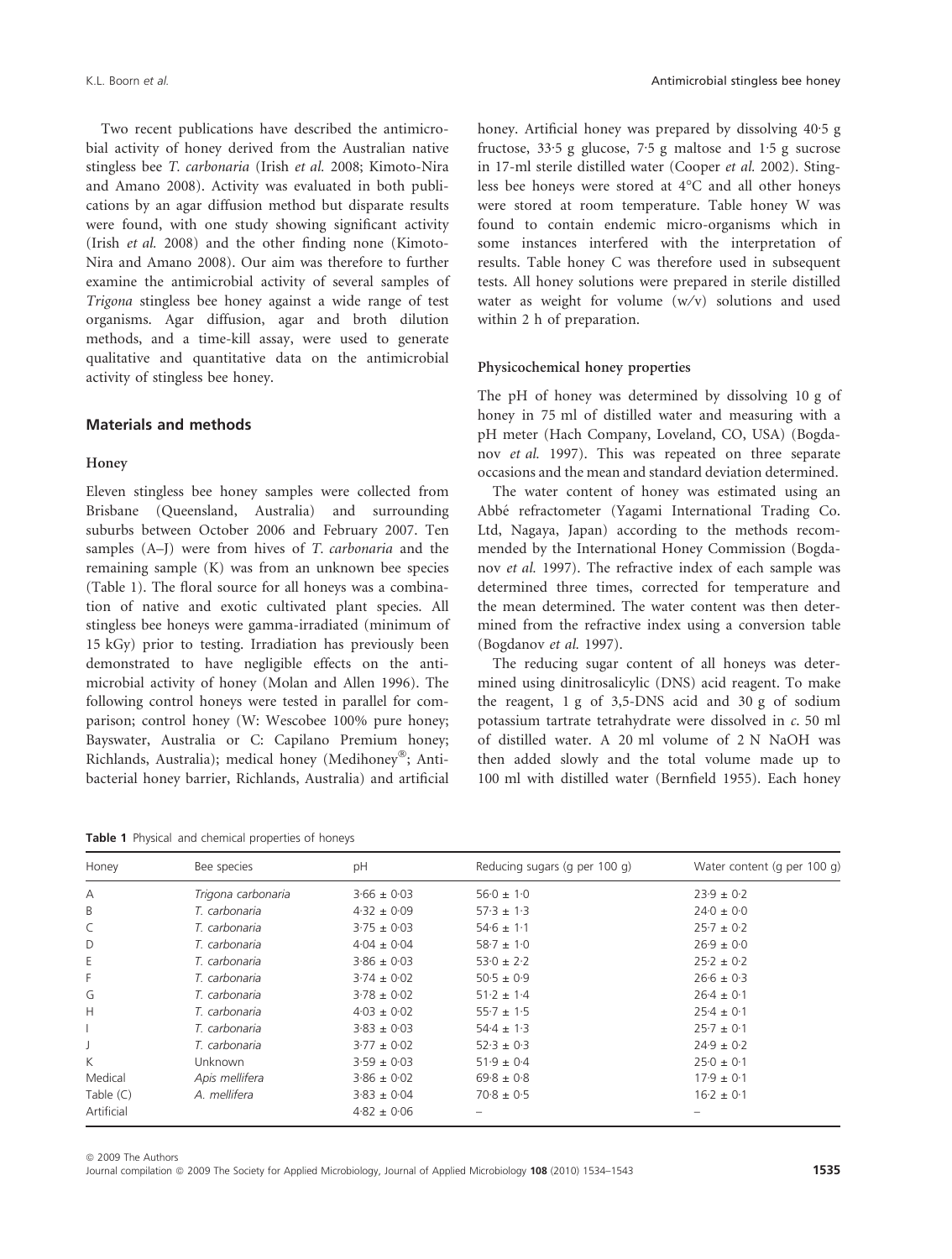was diluted 1 in 1000 in distilled water to a reducing sugar concentration of 0.2–1 mg ml<sup>-1</sup>. A 1.5 ml volume of DNS reagent was added to 0.5 ml of diluted honey and incubated in a heating block at  $110^{\circ}$ C for 5 min. Samples were cooled immediately in iced water and optical densities measured at 540 nm. The reducing sugar content of each sample was determined from a standard curve which used several concentrations of glucose (0.2-1 mg ml<sup>-1</sup>). The assay was repeated in entirety three times and the mean and standard deviation determined for each sample.

#### Micro-organisms and culture conditions

Clinical isolates ( $n = 13$ ) and reference strains ( $n = 21$ ) were obtained from the Division of Microbiology and Infectious Diseases at PathWest Laboratory Medicine WA, Nedlands, Western Australia, and the Microbiology and Immunology Discipline of The University of Western Australia, Crawley, Western Australia. Reference isolates are shown in Tables 2, 3 and 4. Routine culture was performed on blood agar for bacteria and Sabouraud dextrose agar for Candida spp. All agar plates were incubated aerobically at 37°C for 24-36 h. Unless stated otherwise, inocula were prepared by subculturing each test organism onto the relevant growth medium and incubating overnight. Several colonies of each organism were then suspended in  $0.85\%$  saline, and cell suspensions were adjusted to  $c$ .  $10^8$  CFU ml<sup>-1</sup> for bacteria and  $10^7$  CFU ml<sup>-1</sup> for *Candida* spp.

## Agar diffusion assay

The activity of four stingless bee honeys and three control honeys was assessed against six bacterial species using an agar well diffusion assay. Briefly, agar plates containing 20 ml of Mueller–Hinton agar were inoculated using a swab from a suspension of each organism containing  $c. 10^8$  CFU ml<sup>-1</sup>. An 8-mm diameter well was cut into the agar and 100  $\mu$ l of 50% honey solution (w/v, prepared in sterile distilled water) was aliquoted into the well. Preliminary investigations with solutions of 25% honey showed no zones of inhibition. One honey was tested per agar plate. At the same time, a phenol standard curve was created for each test organism by aliquoting 100  $\mu$ l of solutions containing 2%, 4%, 5%, 6%, 8% and  $10\%$  (w/v) phenol into single wells on additional plates. Each phenol solution was used for a maximum of 7 days after which time a fresh solution was prepared. After incubation at 37°C for 24 h, the diameter of the zone of inhibition was measured to the nearest millimetre. Each honey was tested a minimum of three times and means were calculated. The phenol equivalence  $(\% w/v)$  phenol) of honey was determined from a standard curve with the square of phenol zone size plotted against concentration.

#### Agar dilution assay

Bacteria and yeasts were both assessed for susceptibility to honeys using the agar dilution assay, which was performed according to method M7-A7 from the Clinical Laboratory Standards Institute (CLSI) (Clinical Laboratory Standards Institute 2006). Briefly, a stock solution of honey was prepared in sterile distilled water at 60%  $(w/v)$ . Appropriate volumes of the honey stock solution, sterile distilled water and double-strength Mueller–Hinton agar were combined to result in final concentrations of 4%, 8%, 12% and 16% for medical honey and table honey W and 2%, 4%, 6% and 8% for stingless bee honey. Occasionally, additional plates containing 10% stingless bee honey were prepared. Inocula were prepared as described earlier, and agar plates were inoculated using a multipoint replicator that delivered a  $1-3$   $\mu$ l inoculum spot, corresponding to c.  $10^4$  CFU per spot. Plates were incubated for 24 h at  $35^{\circ}$ C, and minimum inhibitory concentrations (MICs) were then determined as the lowest concentration inhibiting growth, disregarding 1–2 colonies (Clinical Laboratory Standards Institute 2006). The assay was repeated a minimum of three times and modal MIC values were selected.

| Honey   | Staphylococcus<br>aureus<br><b>NCTC 6571</b> | Staphylococcus<br>epidermidis<br><b>NCTC 11047</b> | Enterococcus<br>faecalis<br><b>NCTC 775</b> | Escherichia<br>coli ATCC<br>10418 | Salmonella<br>Typhimurium<br>ATCC 13311 | Pseudomonas<br>aeruginosa<br><b>NCTC 10662</b> |
|---------|----------------------------------------------|----------------------------------------------------|---------------------------------------------|-----------------------------------|-----------------------------------------|------------------------------------------------|
| C       | 23.3(8.9)                                    | $10-7(3-5)$                                        | 10.5(5.2)                                   | 8.7(2.8)                          | 8.3(1.5)                                | 12.7(2.1)                                      |
| D       | 9.7(2.3)                                     | 8.7(1.3)                                           | 9.5(4.0)                                    | 8.7(2.8)                          | 0                                       | 9.0(1.2)                                       |
| F       | 23.3(8.9)                                    | 11.0(3.8)                                          | 10.0(4.6)                                   | 9.0(2.9)                          | 8.3(1.5)                                | 12.3(2.0)                                      |
|         | 22.0(8.3)                                    | 11.7(4.6)                                          | 10.5(5.2)                                   | 8.7(2.8)                          | 8.7(1.6)                                | 13.3(2.2)                                      |
| Medical |                                              |                                                    | 13.0(8.0)                                   | 9.5(3.0)                          | 9.0(1.6)                                | 0                                              |

\*One hundred microlitres of a 50% (w ⁄ v) honey solution was used per well (8 mm diameter).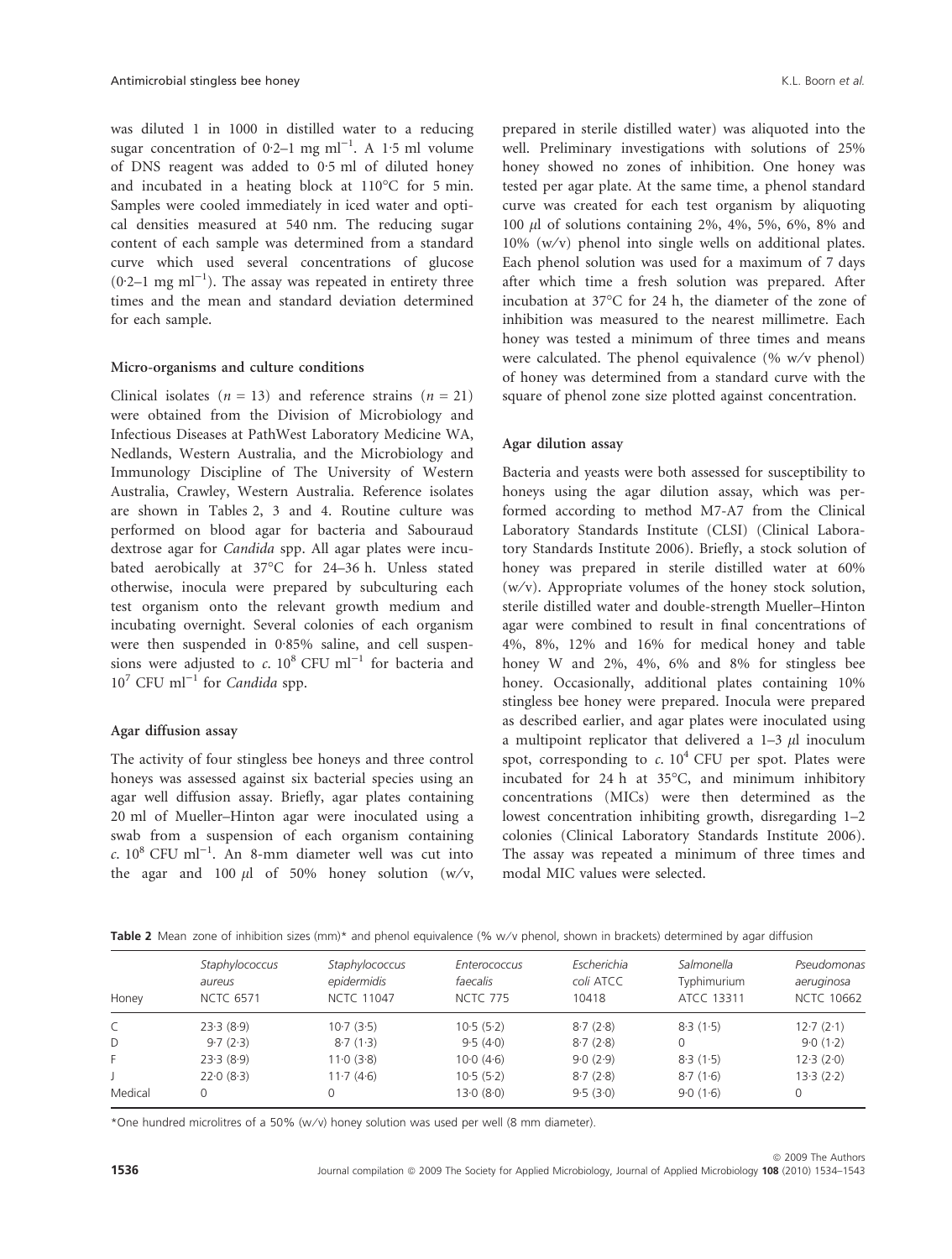|                |             |               | Table 3 Minimum inhibitory concentrations of honey (% |               |                     | v/v) against Gram-positive bacteria and Candida determined by agar dilution |                     |               |                     |                     |                     |                     |                |                             |             |                |               |                |
|----------------|-------------|---------------|-------------------------------------------------------|---------------|---------------------|-----------------------------------------------------------------------------|---------------------|---------------|---------------------|---------------------|---------------------|---------------------|----------------|-----------------------------|-------------|----------------|---------------|----------------|
|                | Bacillus    | Bacillus      | Enterococcus                                          |               |                     |                                                                             |                     |               |                     | Staph.              | Staph.              | Staph.              | Staphylococcus |                             |             |                | Candida       | Candida        |
|                | cereus      | subtilis      | faecalis                                              | Ent.          | Kocuria             | Listeria                                                                    | Staphylococcus      | Staph.        | Staph.              | aureus              | aureus              | aureus              | epidermidis    | Staph.                      | Staph.      | Staphylococcus | albicans      | glabrata       |
|                | <b>ATCC</b> | ATCC          | <b>NCTC</b>                                           |               | faecalis rhizophila | monocytogenes                                                               | aureus              | aureus        | aureus              | (MRSA)              | (MRSA)              | (MRSA)              | <b>NCTC</b>    | epidermidis                 | epidermidis | xylosus ATCC   | <b>ATCC</b>   | <b>ATCC</b>    |
| Honey          | 13061       | 6633          | 775                                                   | 24990         | ATCC 9341           | <b>NCTC 7973</b>                                                            | NCTC 6571           | 5455M         | 1571J               | 15046               | 15358               | 15913               | 11047          | m                           | $\equiv$    | 29971          | 10231         | 15545          |
| Medical        | $\infty$    | $\infty$      | $\infty$                                              |               | $\infty$            | $\infty$                                                                    | $\infty$            | $\infty$      | $\infty$            | $\infty$            | $\infty$            | $\infty$            | $\infty$       | $\infty$                    | $\infty$    | $\infty$       | $\infty$      | $\frac{8}{16}$ |
| Table (W)      | $\infty$    | $\infty$      |                                                       |               | $\infty$            | $\infty$                                                                    | $\infty$            | $\infty$      | $\infty$            | $\infty$            | $\infty$            | $\infty$            | $\infty$       | $\infty$                    | $\infty$    | $\infty$       | $\infty$      | $\frac{6}{16}$ |
| ⋖              |             | G             | ∞                                                     | G             | G                   | ∞                                                                           | $\frac{8}{2}$       | $\infty$      | ஜ                   | $\frac{8}{2}$       | $\frac{8}{2}$       | $\infty$            | $\infty$       | $\frac{8}{2}$               | $\infty$    | ဖ              | $\frac{8}{2}$ | ஜ              |
| $\infty$       |             | $\infty$      | $\frac{0}{\lambda}$                                   | $\frac{1}{2}$ | $\circ$             | $\frac{1}{2}$                                                               | $\frac{1}{2}$       | $\frac{1}{2}$ | $\frac{1}{2}$       | $\frac{1}{2}$       | $\frac{1}{2}$       | $\infty$            | $\frac{1}{2}$  | $\frac{1}{2}$               | $\infty$    | $\frac{1}{2}$  | $\frac{1}{2}$ | $\frac{1}{2}$  |
|                |             | G             | $\infty$                                              | $\infty$      |                     | $\circ$                                                                     | $\infty$            | $\infty$      | $\circ$             | $\infty$            | $\infty$            | G                   | $\circ$        | $\infty$                    | G           | G              | $\circ$       | $\frac{8}{2}$  |
| $\triangle$    |             | G             | $\frac{1}{2}$                                         | $\frac{1}{2}$ | $\infty$            | $\frac{1}{2}$                                                               | $\frac{1}{2}$       | $\frac{1}{2}$ | $\frac{1}{2}$       | $\frac{1}{2}$       | $\frac{1}{2}$       | $\frac{1}{2}$       | $\frac{1}{2}$  | $\frac{1}{2}$               | $\infty$    | $\frac{1}{2}$  | $\frac{1}{2}$ | $\frac{1}{2}$  |
| ш              |             | G             |                                                       | $\infty$      | G                   | ₽                                                                           | $\frac{1}{2}$       | $\frac{1}{2}$ | $\frac{1}{2}$       | $\frac{1}{2}$       | $\frac{0}{10}$      | $\frac{1}{2}$       | $\frac{1}{2}$  | $\frac{1}{2}$               | $\infty$    | $\infty$       | $\frac{1}{2}$ | $\frac{1}{2}$  |
|                |             | 4             | G                                                     | $\infty$      |                     | G                                                                           | $\frac{8}{2}$       | $\infty$      | ∞                   | $\frac{8}{2}$       | $\infty$            | $\infty$            | $\infty$       | $\frac{8}{2}$               | 6           | G              | $\infty$      | $\frac{8}{2}$  |
| U              | ١Ċ          | G             |                                                       | $\infty$      | G                   | $\infty$                                                                    | $\infty$            | $\infty$      | $\infty$            | $\infty$            | $\infty$            | $\infty$            | $\infty$       | $\infty$                    | 6           | G              | $\infty$      | $\frac{8}{2}$  |
| I              | C           | $\frac{8}{1}$ | $\frac{8}{1}$                                         | $\frac{8}{1}$ | G                   | ጻ                                                                           | $\frac{8}{\lambda}$ | ጻ             | $\frac{8}{\lambda}$ | $\frac{8}{\lambda}$ | $\frac{8}{\lambda}$ | $\frac{8}{\lambda}$ | $\frac{8}{2}$  | $\stackrel{\infty}{\wedge}$ | ጵ           | ጻ              | $\frac{8}{2}$ | $\frac{8}{2}$  |
|                |             | 6             | $\subseteq$                                           | $\infty$      | C                   | $\infty$                                                                    | $\frac{1}{2}$       | $\frac{1}{2}$ | $\frac{0}{2}$       | $\frac{1}{2}$       | $\frac{1}{2}$       | $\supseteq$         | $\frac{1}{2}$  | $\frac{0}{\lambda}$         | $\supseteq$ | G              | $\frac{0}{2}$ | $\frac{1}{2}$  |
|                | G           | G             | $\infty$                                              | $\infty$      |                     | 6                                                                           | $\infty$            | $\infty$      | $\infty$            | $\frac{8}{\lambda}$ | $\infty$            | $\infty$            | $\infty$       | $\stackrel{\infty}{\wedge}$ | $\infty$    | 6              | $\infty$      | $\frac{8}{2}$  |
| $\!\times\!\!$ | G           | $\infty$      | $\infty$                                              | $\infty$      | C                   | $\infty$                                                                    | $\frac{8}{2}$       | $\frac{8}{2}$ | $\frac{8}{2}$       | $\frac{8}{2}$       | $\frac{8}{2}$       | $\infty$            | $\infty$       | $\frac{8}{2}$               | $\infty$    | $\circ$        | $\frac{8}{2}$ | ஜ              |
|                |             |               |                                                       |               |                     |                                                                             |                     |               |                     |                     |                     |                     |                |                             |             |                |               |                |

| å<br>Ē                                                           |
|------------------------------------------------------------------|
| Ē                                                                |
| ñ<br>j<br>١<br>.<br>.<br>.                                       |
| j<br>ì                                                           |
| Ò<br>ׇ֚֬<br>1<br>r<br>Caracter<br>C<br>1                         |
| l<br>ţ                                                           |
| .<br>:<br>I<br>-coan-ment cham-nep-<br>J                         |
| I                                                                |
| J                                                                |
|                                                                  |
| è                                                                |
| ł<br>j<br>ł                                                      |
| $\frac{1}{5}$                                                    |
| ath<br>-------<br>ī<br>)<br>J<br>j<br>ׇ֦֚֘֝<br>5<br>ı<br>j       |
| ţ<br>Ï<br>ì<br>indini                                            |
| $\sum$<br>֖֖֖֖֧ׅ֧ׅ֧֪֪ׅ֧֚֚֚֚֚֚֚֚֚֚֚֚֚֚֚֚֚֚֚֚֚֚֚֚֚֚֚֬֝֝֝֓֞֡֓֞<br>i |
| Table 4                                                          |

|           |               | Citrobacter   | Enterobacter   |                      |                                        |                     |                                        |                          |                          |               |                     |                | Shigella       |                |
|-----------|---------------|---------------|----------------|----------------------|----------------------------------------|---------------------|----------------------------------------|--------------------------|--------------------------|---------------|---------------------|----------------|----------------|----------------|
|           | Acinetobacter | freundiï      | cloacae        | Escherichia          |                                        | Klebsiella          | N.                                     | Pseudomonas              | Ps.                      | Salmonella    | Serratia            | Ser.           | sonnei         | Yersinia       |
|           | baumannii     | <b>NCTC</b>   | NCTC           | CON NCTC             | E. coli                                | pneumoniae          | pneumoniae                             | aeruginosa               | aeruginosa               | Typhimurium   | marcescens          | marcescens     | <b>NCTC</b>    | enterocolitica |
| Honey     | NCTC 7844     | 9750          | 10005          | 0538                 | 9489C                                  | <b>NCTC 8172</b>    | 5068                                   | NCTC 10662               | 4938                     | ATCC 13311    | <b>NCTC 1377</b>    | 8242           | 8220           | 26608          |
| Medical   | $\infty$      |               | $\overline{2}$ | $\infty$             | $\overline{c}$                         | $\overline{12}$     | $\approx$                              | $\overline{c}$           | $\frac{6}{16}$           | $\infty$      | $\frac{6}{2}$       | $\frac{6}{16}$ | $\overline{c}$ | $\infty$       |
| Table (W) |               |               |                | $\infty$             | $\overline{c}$                         | $\overline{c}$      | $\approx$                              | $\overline{c}$           | $\frac{6}{16}$           | $\infty$      | $\frac{6}{16}$      | $>16$          | $\approx$      | $\infty$       |
| ⋖         |               | $\infty$      |                | ஜ                    | $\stackrel{\circ}{\scriptstyle\wedge}$ | $\frac{8}{\lambda}$ | $\stackrel{\circ}{\scriptstyle\wedge}$ | $\frac{\infty}{\Lambda}$ | $\frac{\infty}{\Lambda}$ | $\frac{8}{2}$ | $\infty$            | $\frac{8}{2}$  | $\infty$       | $\circ$        |
|           |               | $\frac{1}{2}$ |                | $\circ$<br>λ         | $\frac{1}{2}$                          | $\frac{1}{2}$       | $\frac{1}{2}$                          | $\frac{1}{2}$            | $\frac{1}{2}$            | $\infty$      | $\frac{1}{2}$       | $\frac{1}{2}$  | $\frac{1}{2}$  | $\frac{1}{2}$  |
|           |               | $\circ$       |                |                      | $\circ$                                | $\infty$            | $\infty$                               | $\circ$                  | 0                        | 4             | $\circ$             | 6              | $\circ$        | $\circ$        |
|           | $\frac{1}{2}$ | $\frac{1}{2}$ | $\frac{1}{2}$  | $\circ$<br>λ         | $\frac{1}{2}$                          | $\frac{1}{2}$       | $\frac{1}{2}$                          | $\frac{1}{2}$            | $\frac{1}{2}$            | $\frac{1}{2}$ | $\frac{1}{2}$       | $\frac{1}{2}$  | $\frac{1}{2}$  | $\frac{1}{2}$  |
|           | $\frac{1}{2}$ | $\frac{1}{2}$ | $\frac{1}{2}$  | $\circ$<br>$\lambda$ | $\frac{1}{2}$                          | $\frac{1}{2}$       | $\frac{1}{2}$                          | $\infty$                 | $\infty$                 | $\approx$     | $\frac{1}{2}$       | $\frac{1}{2}$  | $\infty$       | $\infty$       |
|           | 6             | $\circ$       |                |                      | $\infty$                               | $\infty$            | $\infty$                               | G                        | G                        | G             | G                   | G              | $\circ$        | 6              |
| U         | $\infty$      | $\infty$      | $\infty$       |                      | $\infty$                               | $\infty$            | $\infty$                               | G                        | G                        | G             | $\infty$            | $\infty$       | $\circ$        | 6              |
| I         | $\frac{8}{1}$ | ஜ             | ஜ              | တွ                   | $\stackrel{\circ}{\scriptstyle\wedge}$ | $\frac{8}{\lambda}$ | $\stackrel{\circ}{\scriptstyle\wedge}$ | %                        | %                        | %             | $\frac{8}{\lambda}$ | %              | ஜ              | $\infty$       |
|           | $\infty$      | $\infty$      |                | $\circ$              | $\frac{1}{2}$                          | $\frac{1}{2}$       | $\frac{1}{2}$                          | $\infty$                 | $\infty$                 | $\infty$      | $\overline{C}$      | $\overline{0}$ | $\infty$       | G              |
|           | G             | G             | $\infty$       | $\infty$             | $\infty$                               | $\infty$            | $\infty$                               | $\circ$                  | G                        | 6             | $\infty$            | $\infty$       | $\circ$        | G              |
|           | $\infty$      | $\infty$      | ጻ              | $\infty$             | $\frac{8}{\lambda}$                    | $\frac{8}{\lambda}$ | $\frac{8}{\lambda}$                    | G                        | G                        | $\infty$      | $\infty$            | $\infty$       | $\infty$       | G              |
|           |               |               |                |                      |                                        |                     |                                        |                          |                          |               |                     |                |                |                |

ª 2009 The Authors

Journal compilation  $@$  2009 The Society for Applied Microbiology, Journal of Applied Microbiology 108 (2010) 1534-1543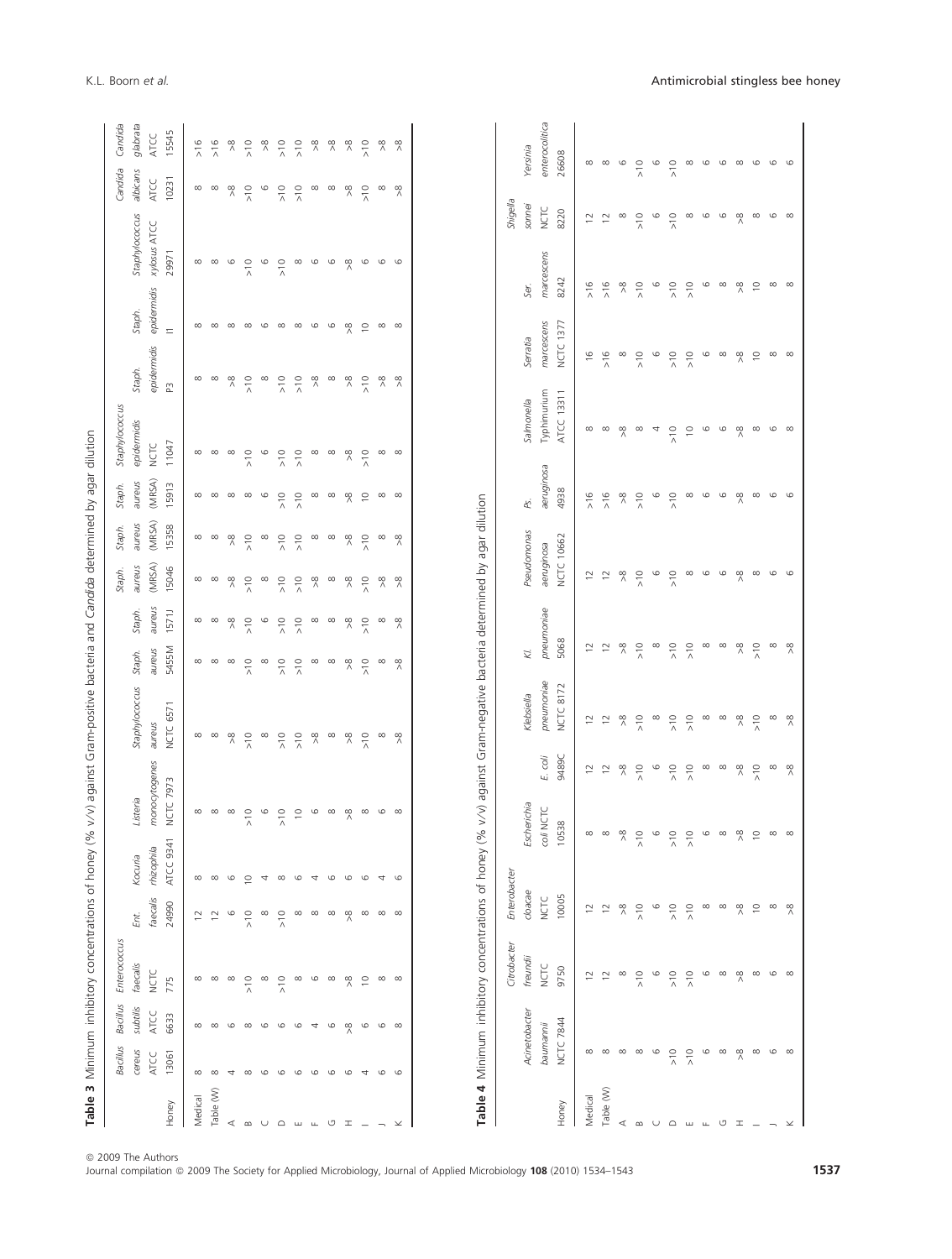## Broth microdilution assay

The broth microdilution assay was performed according to CLSI reference methods M7-A7 for bacteria (Clinical Laboratory Standards Institute 2006) and M27-A3 for yeasts (Clinical Laboratory Standards Institute 2002). Briefly, twofold dilutions of each honey solution (64% w/v) were prepared in 96-well microtitre trays in Mueller–Hinton broth for bacteria or RPMI 1640 medium for yeasts. A final concentration of 5% lysed horse blood was included in tests with Streptococcus spp. to facilitate bacterial growth. Inocula prepared as described previously were diluted with 0.85% saline to result in final inocula concentrations of c.  $5 \times 10^5$  CFU ml<sup>-1</sup> for bacteria and  $1 \times 10^3 - 3 \times 10^3$  CFU ml<sup>-1</sup> for *Candida*, confirmed by viable counts. After inoculation, final honey concentrations ranged from 1% to 32%. Incubation conditions and determination of MICs were performed according to the reference methods. In addition, minimum bactericidal concentrations (MBCs) and minimum fungicidal concentrations (MFCs) were determined by subculturing 10  $\mu$ l volumes from nonturbid wells and spot inoculating onto the appropriate growth medium. After incubation, growth was recorded and MBCs⁄ MFCs were determined as the lowest concentration resulting in the death of 99.9% on the inocula. The assay was repeated a minimum of three times and modal values selected. To analyse data, geometric means were calculated for each test organism and also for each honey sample. Data obtained for Candida glabrata were excluded from geometric mean calculations as this organism was not inhibited by any honey at £32%. For statistical analyses, MICs and/or MBCs were converted to log2 values and analysed using Student's 2- or 1-tailed t-test assuming unequal variance. Values of  $>32\%$  were converted to the next highest value of 64% to enable analyses. P-values of  $\leq 0.05$  were considered significant.

#### Time-kill assay

Stingless bee honeys C, D, F and J were further evaluated for activity against Staphylococcus aureus NCTC 6571, Pseudomonas aeruginosa NCTC 10662 and Candida albicans ATCC 10231 using a time-kill assay. The three control honeys were also assessed. Bacterial inocula were prepared by inoculating 1–2 colonies into 10 ml of trypticase soy broth and incubating overnight at 37°C with shaking at 150 rev  $min^{-1}$ . The *C. albicans* inoculum was prepared by suspending colonies from a 24-h culture on Sabouraud dextrose agar in 0.85% saline. Cultures were adjusted with 0.85% saline to c.  $10^8$  CFU ml<sup>-1</sup> for bacteria or c.  $10^7$  CFU ml<sup>-1</sup> for *C. albicans*. Honey solutions were prepared in sterile distilled water so that after inoculation the final honey concentration was  $20\%$  (w/v). Time-kill assays were performed with sterile distilled water as the diluent to avoid the introduction of confounding factors such as ions, buffering or growth medium. Samples were taken immediately after inoculation (0 min) and again at 60 min for viable counts. Counts were performed by serially diluting samples tenfold in 0.85% saline and spreading 100  $\mu$ l volumes from the relevant dilutions onto nutrient agar plates. The lower limit of detection was  $3 \times 10^2$  CFU ml<sup>-1</sup>. Plates were incubated for 24–48 h at 37°C, colonies counted and the numbers of surviving organisms calculated. The assay was repeated four times. The proportion of cells surviving at 60 min was calculated, as was the mean and standard deviation. Proportions of surviving cells were compared using Student's 2-tailed t-test, assuming unequal variance and differences were considered significant where  $P < 0.05$ .

# **Results**

Examination of the physicochemical properties of stingless bee honey samples showed a mean pH of  $3.85$  $(\pm 0.21$  standard deviation) (Table 1), mean reducing sugar content of 54.2 ( $\pm$  2.6) per 100 g of honey and mean water content of 25.4 ( $\pm$  1.0) per 100 g honey.

By agar diffusion, all four stingless bee honeys produced zones of inhibition against all six test organisms, with the exception of honey D and Salmonella enterica ssp. enterica serovar Typhimurium (Table 2). The largest zones were seen for Staph. aureus for honeys C, F and J. For the remaining test organisms, zones were relatively small and ranged from  $8.3$  to  $13.3$  mm, with a well size of 8 mm. Phenol equivalence measurements ranged from 1.2% to 8.9%  $(w/v)$  phenol for all organisms. Table honey C and artificial honey did not produce zones for any organism at 50% and medical honey produced zones against Enterococcus faecalis, Escherichia coli and Salmonella Typhimurium only.

By agar dilution, the lowest MICs of stingless bee honey were 4% for honeys A, C, F, I and J against various organisms (Tables 3 and 4). Stingless bee honeys C and G showed the most overall activity, both inhibiting 31 of the 32 test organisms at  $\leq 10\%$ . Honeys H, D and B were the least active inhibiting only 3, 4 and 7 test organisms, respectively. Generally, the most susceptible organisms were Bacillus cereus and Kocuria rhizophila, which were both inhibited by all stingless bee honeys at  $\leq 10\%$ . The least susceptible organism was C. glabrata, which was not inhibited by any honey.

By broth microdilution, MIC geometric means ranged from 3.3% for Staph. aureus to 49.7% for C. albicans and MBC/MFC means ranged from 4.0% for Staph. aureus to  $53.0\%$  for C. albicans (Table 5). Candida glabrata was the least susceptible organism and was not inhibited at the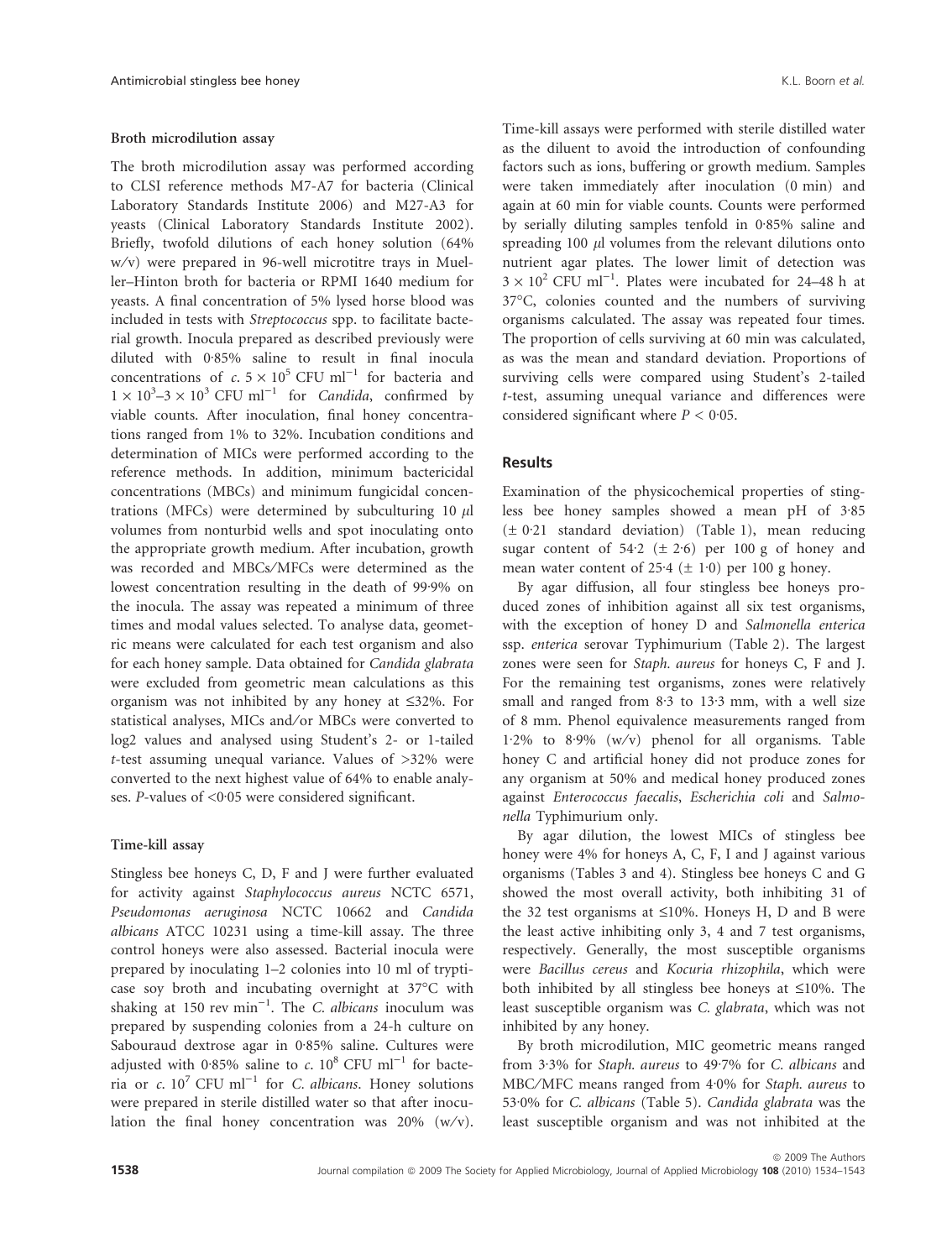|           |                                         |               |                                  |               | Staphylococ-                       |                |                                         |               |                                           |               |                                      |               |                                   |                      |                                         |               |                                                |               |                                              |               |                                   |           |                             |
|-----------|-----------------------------------------|---------------|----------------------------------|---------------|------------------------------------|----------------|-----------------------------------------|---------------|-------------------------------------------|---------------|--------------------------------------|---------------|-----------------------------------|----------------------|-----------------------------------------|---------------|------------------------------------------------|---------------|----------------------------------------------|---------------|-----------------------------------|-----------|-----------------------------|
|           | Staphylococ-<br>NCTC 6571<br>cus aureus |               | Staph. aureus<br>(MRSA)<br>15913 |               | cus epidermi-<br>dis NCTC<br>11047 |                | Streptococcus<br>ATCC 10389<br>pyogenes |               | Streptococcus<br>ATCC 12213<br>pneumoniae |               | faecalis NCTC<br>Enterococcus<br>775 |               | Escherichia<br>coli NCTC<br>10538 |                      | Typhimurium<br>ATCC 13311<br>Salmonella |               | Pseudomonas<br><b>NCTC 10662</b><br>aeruginosa |               | pneumoniae<br><b>NCTC 8172</b><br>Klebsiella |               | albicans ATCC<br>Candida<br>10231 |           | Geometric<br>of the<br>mean |
| Honey     | $\equiv$                                | MBC           | W                                | MBC           | WC                                 | MBC            | WC                                      | MBC           | WC                                        | MBC           | Ξ                                    | MBC           | $\equiv$                          | MBC                  | WC                                      | MBC           | WC                                             | MBC           | WC                                           | MBC           | WIC                               | MFC       | MIC*                        |
| Medical   |                                         | $\infty$      | 4                                | $\infty$      | $\infty$                           | $\frac{6}{2}$  | 32                                      | 32            | $\frac{6}{2}$                             | $\frac{6}{2}$ | $\frac{6}{2}$                        | >32           | $\infty$                          | $\frac{6}{2}$        | $\infty$                                | $\infty$      | $\frac{6}{2}$                                  | 32            | $\frac{6}{2}$                                | $\frac{6}{2}$ | 32                                | >32       | 117                         |
| Table (W) | $\infty$                                | 32            | 32                               | >32           | 32                                 | $\approx$      | $>32$                                   | >32           | 4                                         | 4             | 32                                   | $>32$         | 32                                | $>32$                | 32                                      | >32           | 32                                             | $>32$         | 32                                           | >32           | >32                               | >32       | 26.5                        |
| ⋖         | ₹                                       | $\infty$      |                                  | $\frac{6}{2}$ | 4                                  | 91             | $\infty$                                | $\infty$      | $\sim$                                    | $\sim$        | $\infty$                             | $\frac{6}{2}$ | $\frac{6}{2}$                     | $\frac{6}{1}$        | $\infty$                                | $\frac{6}{1}$ | $\infty$                                       | $\infty$      | $\infty$                                     | $\frac{6}{1}$ | >32                               | >32       | 7.5                         |
| $\infty$  |                                         |               |                                  |               | ₹                                  |                | 32                                      | 32            | $\infty$                                  | $\infty$      | $\infty$                             | $\frac{6}{2}$ | $\frac{6}{2}$                     | $\frac{6}{2}$        | $\frac{6}{2}$                           | $\frac{6}{2}$ | $\frac{6}{2}$                                  | $\frac{6}{2}$ | $\frac{6}{2}$                                | $\frac{6}{2}$ | $\approx$                         | $\approx$ | $\overline{9}$              |
|           |                                         |               |                                  |               | ₹                                  |                | $\frac{6}{2}$                           | $\frac{6}{2}$ | 4                                         | 4             | $\infty$                             | $\frac{6}{2}$ | $\infty$                          | $\infty$             | $\infty$                                | $\infty$      | $\infty$                                       | $\infty$      | $\infty$                                     | $\infty$      | $\Im 2$                           | $\approx$ | 7.5                         |
|           |                                         |               |                                  | 4             | 4                                  | $\infty$       | 32                                      | 32            | $\infty$                                  | $\infty$      | $\infty$                             | $\frac{6}{2}$ | $\frac{6}{2}$                     | $\overset{\circ}{=}$ | $\infty$                                | $\infty$      | $\frac{6}{2}$                                  | $\frac{6}{2}$ | $\infty$                                     | $\infty$      | $\overline{32}$                   | >32       | $\overline{6}$              |
|           |                                         |               |                                  | $\sim$        | 4                                  |                | $\frac{6}{2}$                           | $\frac{6}{2}$ | 4                                         | 4             | $\infty$                             | $\frac{6}{2}$ | $\frac{6}{2}$                     | $\frac{6}{2}$        | $\infty$                                | $\frac{6}{2}$ | $\infty$                                       | $\frac{6}{2}$ | $\frac{6}{2}$                                | $\frac{6}{2}$ | $\Im 2$                           | $\approx$ | 7.5                         |
|           | ₹                                       | 4             |                                  | $\infty$      | 4                                  | $\overline{6}$ | $\frac{6}{2}$                           | $\frac{6}{2}$ |                                           | 4             | $\infty$                             | $\frac{6}{2}$ | $\infty$                          | $\infty$             | $\infty$                                | $\infty$      | 4                                              | $\infty$      | $\infty$                                     | $\infty$      | $>32$                             | >32       | 7.5                         |
| ↺         |                                         |               | 4                                | 4             | 4                                  | $\infty$       | $\infty$                                | $\infty$      | 4                                         | 4             | $\infty$                             | $\frac{6}{2}$ | $\infty$                          | $\infty$             | $\infty$                                | $\infty$      | $\infty$                                       | $\infty$      | $\infty$                                     | $\infty$      | $>32$                             | $>32$     | $\overline{z}$              |
| ᆂ         | 4                                       | 4             | $\infty$                         | $\infty$      | ${}^{\circ}$                       | $\infty$       | $\frac{6}{2}$                           | $\frac{6}{2}$ | $\infty$                                  | ${}^{\circ}$  | $\frac{6}{2}$                        | 32            | $\frac{6}{2}$                     | $\frac{6}{2}$        | $\frac{6}{2}$                           | $\frac{6}{2}$ | $\frac{6}{2}$                                  | $\frac{6}{2}$ | $\frac{6}{2}$                                | $\frac{6}{2}$ | >32                               | >32       | $13-2$                      |
|           | $\frac{6}{2}$                           | $\frac{6}{2}$ | $\overline{9}$                   | 32            | $\overline{9}$                     | 32             | $\frac{6}{2}$                           | $\frac{6}{2}$ | $\infty$                                  | $\infty$      | $\frac{6}{2}$                        | 32            | $\frac{6}{2}$                     | 32                   | $\frac{6}{2}$                           | 32            | $\infty$                                       | $\frac{6}{2}$ | $\frac{6}{2}$                                | $\frac{6}{2}$ | >32                               | >32       | $-16.0$                     |
|           | $\sim$                                  | $\sim$        | 4                                | 4             | 4                                  |                | $\frac{6}{2}$                           | $\frac{6}{2}$ | 4                                         | 4             | $\infty$                             | $\frac{6}{2}$ | $\infty$                          | $\infty$             | $\infty$                                | $\infty$      | $\infty$                                       | $\infty$      | $\frac{6}{2}$                                | $\frac{6}{2}$ | >32                               | >32       | 8·0                         |
|           | $\infty$                                | 32            | $\frac{6}{2}$                    | 32            | $\frac{6}{2}$                      | 32             | $\frac{6}{2}$                           | $\frac{6}{2}$ |                                           | 4             | $\frac{6}{2}$                        | 32            | $\infty$                          | 32                   | $\frac{6}{2}$                           | 32            | $\infty$                                       | $\frac{6}{2}$ | $\frac{6}{2}$                                | $\frac{6}{1}$ | >32                               | >32       | $13-2$                      |
| Geometric | 3.3                                     | $rac{1}{4}$   | 4.8                              | 9.9           | 5.5                                | $\overline{6}$ | $\frac{6}{2}$                           | $\frac{6}{2}$ | $4-8$                                     | 4.8           | $-9.7$                               | 19.3          | 117                               | $14 - 1$             | $10-3$                                  | 13.2          | $\overline{6}$                                 | $11 - 7$      | 11.7                                         | $12-4$        | 49.7                              | 53.0      |                             |
| mean      |                                         |               |                                  |               |                                    |                |                                         |               |                                           |               |                                      |               |                                   |                      |                                         |               |                                                |               |                                              |               |                                   |           |                             |
| (honeys   |                                         |               |                                  |               |                                    |                |                                         |               |                                           |               |                                      |               |                                   |                      |                                         |               |                                                |               |                                              |               |                                   |           |                             |
| $A-K$     |                                         |               |                                  |               |                                    |                |                                         |               |                                           |               |                                      |               |                                   |                      |                                         |               |                                                |               |                                              |               |                                   |           |                             |
|           |                                         |               |                                  |               |                                    |                |                                         |               |                                           |               |                                      |               |                                   |                      |                                         |               |                                                |               |                                              |               |                                   |           |                             |

MBC, minimum bactericidal concentration; MFC, minimum fungicidal concentration; MIC, minimum inhibitory concentration.

\*Data for C. albicans, but not Candida glabrata are included in the calculation.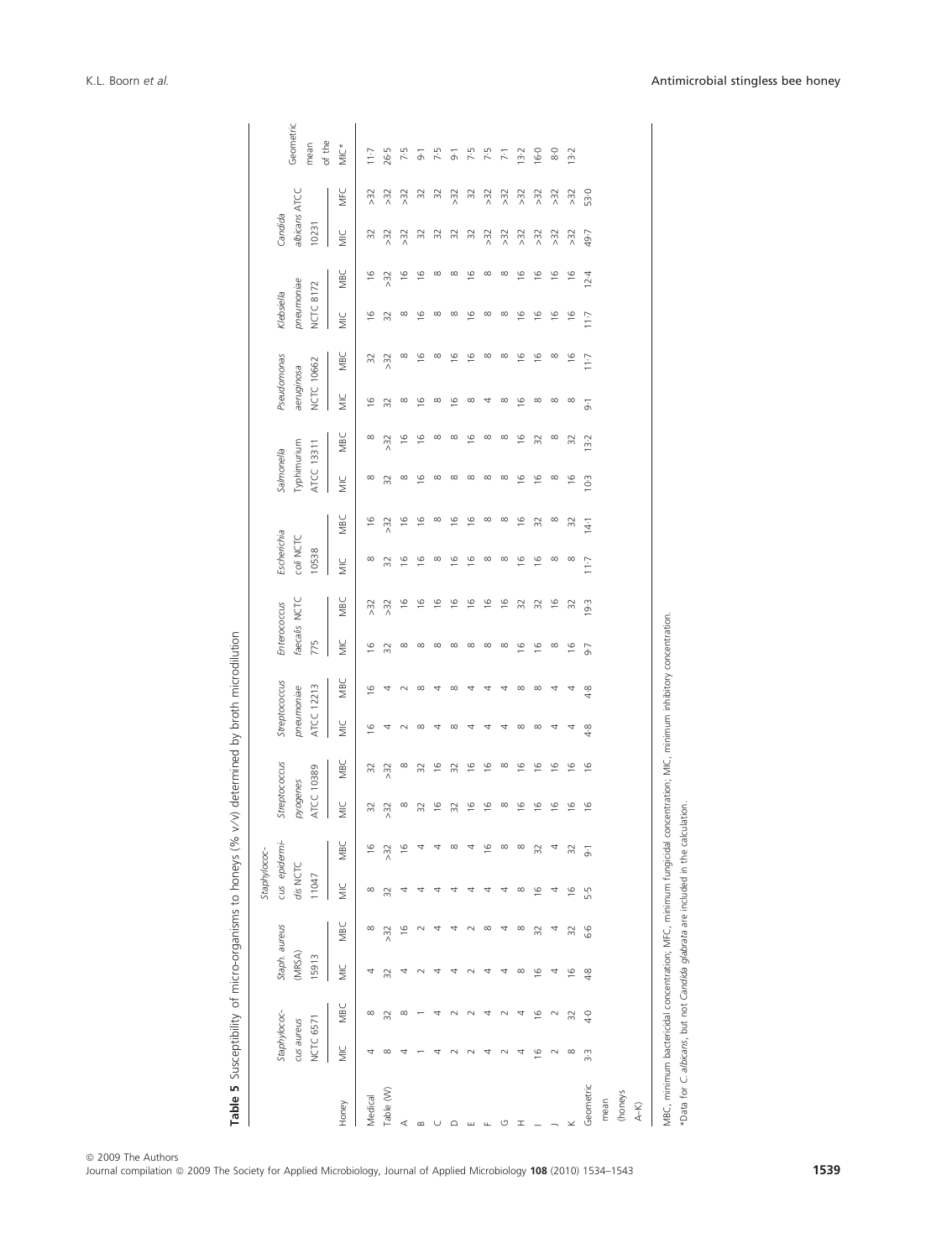maximum test concentration of 32% (data not shown). Similarly, C. albicans showed little susceptibility to all honeys, with MICs of 32% for five honeys and >32% for the remaining eight. Streptococcus pyogenes (16% MIC geo. mean) was notably less susceptible to stingless bee honey compared to the other Gram-positive test organisms, including Streptococcus pneumoniae (4.8% MIC geo. mean). Whilst this may be because of interfering substances present in the lysed horse blood growth supplement, this appears to be unlikely given that Strep. pneumoniae, which was also tested in the presence of lysed horse blood, remained relatively susceptible. The remaining organisms were inhibited by stingless bee honey at concentrations ranging from 1% to 32%. Although Staph. aureus was one of the most susceptible organisms, MICs obtained for Staph. aureus did not differ significantly from those obtained for methicillin resistant Staph. aureus (MRSA), Staphylococcus epidermidis and Strep. pneumoniae. Similarly, MICs for the Gram-negative bacteria E. coli, Salm. Typhimurium, Ps. aeruginosa and Klebsiella pneumoniae did not differ significantly from each other, or from Ent. faecalis. Ranking of geometric means obtained for each stingless bee honey showed honey G to have the lowest geometric mean  $(7.1\%)$ followed by honeys A, C, E and F, all with means of 7.5%. Honeys G and C both had significantly lower MICs than those obtained for honeys H  $(P = 0.037)$ , I  $(P = 0.009)$  and K  $(P = 0.037)$  only. Honeys G and C were not significantly different in activity  $(P = 0.849)$ . Honey I had the highest MIC geometric mean of 16% and MICs obtained for this honey were significantly higher than those obtained for honeys A, C, D, E, F, G and J, but not honeys B, H or K. No other significantly differences in activity between stingless bee honeys were seen. Comparison of MICs obtained for stingless bee honeys and medical honey showed no significant differences, whereas all stingless bee honeys with the exception of samples H, I and K were differed significantly from table honey. Medical honey was significantly more active than table honey  $(P = 0.035)$ . Finally, MICs and MBCs were generally either equivalent or differed by only one dilution for all honeys, indicating bactericidal activity.

Using the time-kill assay, treatment with all stingless bee honeys resulted in significant decreases in viability for Staph. aureus ( $P < 0.001$ ) and Ps. aeruginosa ( $P < 0.001$ ), with decreases in viability after 60 min in the order of 1–3 log and >3 log for each organism, respectively (Fig. 1). Significant, albeit slight, decreases were also seen after the treatment of C. albicans with stingless bee honeys C ( $P = 0.008$ ), D ( $P = 0.044$ ) and F ( $P = 0.016$ ). Results for honey J were not significant. Treatment with table honey C resulted in significant decreases in viability for both Staph. aureus and Ps. aeruginosa (<1 log),



Figure 1 Proportion of viable cells (mean, standard deviation) of Candida albicans ATCC 10231 (light grey bars), Staphylococcus aureus NCTC 6571 (diagonal stripes) and Pseudomonas aeruginosa ATCC 10662 (black bars) after incubation with 20% (w/v) honey for 60 min.

whereas treatment with medical honey resulted in significantly decreased viability for Ps. aeruginosa only. Treatment with artificial honey did not result in significantly decreased viability for any organism.

#### **Discussion**

This study demonstrates that Australian T. carbonaria honey has broad-spectrum antibacterial activity but limited antifungal activity. Significant differences in antimicrobial activity were found amongst the 11 stingless bee honey samples, and individual test organisms were also found to differ in susceptibility. The physical and chemical properties of the stingless bee samples were similar to those found previously (Persano-Oddo et al. 2008).

Two recent publications have reported on the antimicrobial activity of stingless bee honey from T. carbonaria (Irish et al. 2008; Kimoto-Nira and Amano 2008). Both used the agar diffusion method with one reporting no antimicrobial activity (Kimoto-Nira and Amano 2008) whilst the other showed considerable activity (Irish et al. 2008). In the current study, little activity was seen by agar diffusion, which concurs with one of these previous studies. Although differences in results may be attributable to variation in the stingless bee honeys tested, the method by which activity was assessed and variations in protocols between different research groups are also likely to be factors. In particular, the method for inoculating the agar, whether it be surface inoculation such as was used in the current study or incorporation of the organisms into the agar plate itself (Irish et al. 2008) may influence results. The agar diffusion method has been widely used in the evaluation of the activity of honey, with many authors following the methods described by Allen *et al.* (1991). Several limitations of the agar diffusion method have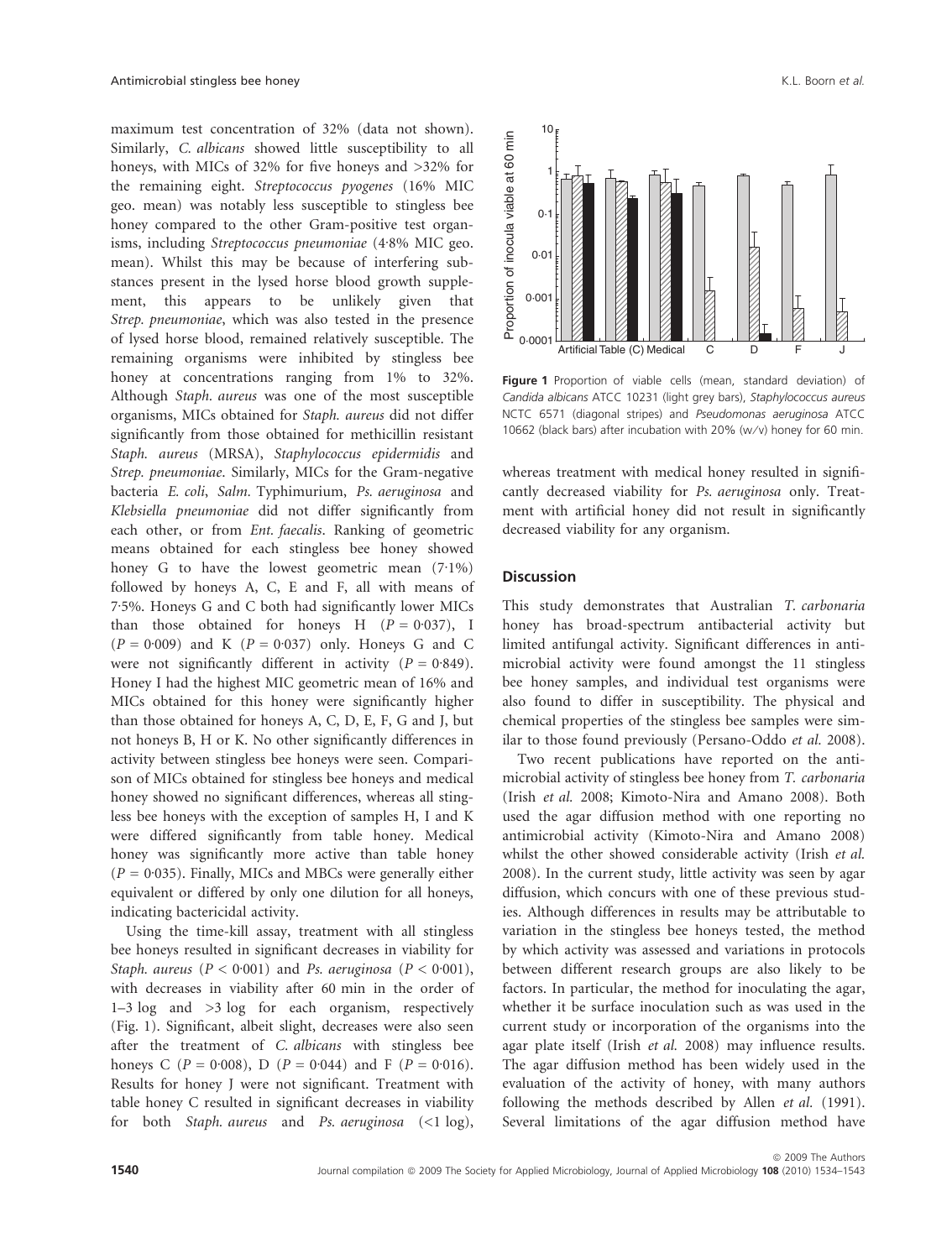been noted previously by authors investigating honey or other natural antimicrobial substances. These include insensitivity, whereby low levels of antimicrobial activity are not necessarily detectable (Allen et al. 1991) and variability whereby minor variations in experimental conditions such as agar volume, inocula concentration and incubation conditions may cumulatively lead to significant variability in results. Furthermore, because nonpolar components may not readily diffuse through water-based agar (Griffin et al. 1999), agar diffusion may not be the most appropriate method for evaluating the activity of honey or other complex natural substances. Finally, the agar diffusion results obtained in the current study indicating little activity were not supported by the data obtained by the dilution methods and time-kill assay. The lack of a clear relationship between zone size and MIC was evident. This suggests that the agar diffusion method does not necessarily generate results that are representative of total antimicrobial activity.

Data from both the agar and broth dilution methods indicated that stingless bee honey has broad-spectrum antibacterial activity but limited activity against Candida. Stingless bee honey MICs were generally in the range of 6–8% by agar dilution and c. 4–16% by broth dilution. Many previous reports of the antimicrobial activity of stingless bee honey are difficult to compare to the present study because of methodological differences (Miorin et al. 2003; DeMera and Angert 2004; Garedew et al. 2004; Muli et al. 2008). Furthermore, most of these honeys were produced by bee species other than Trigona and from regions and floral sources distinct from those found in Australia, further limiting comparisons. However, one recent publication which used an agar dilution method has reported MICs of honey from several Guatemalan stingless bees including Geotrigona acapulconis, Melipona beecheii, Scaptotrigona spp. and Tetra. angustula ranging from 2.5% to >10% (v/v), with the majority of MICs being 5% (Dardón and Enríquez 2008). In terms of Apis honeys, published MICs for manuka honey or medical honey generally range between 2% and 8% (Cooper et al. 2002; Lusby et al. 2005; George and Cutting 2007), although MICs of >20% have been reported for C. albicans (Lusby et al. 2005; Irish et al. 2006) and Serratia marcescens (Lusby et al. 2005). MICs published for pasture honey with phenol equivalences similar to manuka honey were in the range of 3–10% (Cooper et al. 2000, 2002). Comparison of data from the current study with previously published results indicates that Trigona stingless bee honey has activity similar to other medical honeys or other antimicrobially active honeys. Furthermore, results generated using the time-kill method showed that stingless bee honey had a relatively rapid bactericidal action whereas the Apis honeys did not.

A previous study found a similar trend where little effect was seen after treatment with  $25\%$  (w/v) Apis honeys, whereas significant cell death was evident after treatment with 25% Trigona biroi honey (Temaru et al. 2007). Although the majority of results indicated clear overall trends, there were a few instances where outcomes were atypical. In particular, it was expected that the medical honey would be significantly more antimicrobially active than the table honey. However, this was not always observed, and in some instances, the table honey even appeared to be more active than the medical honey. For example, it was unexpected that medical honey did not produce any zones of inhibition against Staph. aureus, which is typically the most sensitive organism. As stated earlier, methodological differences between the current and previous studies may account in part for this result. In addition, no major differences in activity were seen between the artificial, table and medical honeys in the time-kill assay. However, only one time point was assessed and it is therefore possible that differences in activity would be evident if the experiment was conducted over a longer time frame. Further studies are required to obtain a clearer understanding of these results.

Honey has several well-known characteristics that are generally accepted as contributing to total antimicrobial activity. These include low pH, an osmotic effect, hydrogen peroxide production and phytochemical factors (Cooper et al. 2002). The antimicrobial activity of many honeys can be attributed predominantly to hydrogen peroxide activity (Irish et al. 2008), evidenced by a decline in antimicrobial activity after treatment with the enzyme catalase. However, honeys such as manuka remain active after catalase treatment, indicating nonperoxide activity which is largely assumed to be because of the presence of unique phytochemicals (Allen et al. 1991; Cooper et al. 2002). The compound methylglyoxal has also been shown to contribute to the nonperoxide activity of manuka honey, although the origins of this compound are not yet known (Mavric et al. 2008). Nonperoxide activity has also been demonstrated previously for stingless bee honey (Temaru et al. 2007; Irish et al. 2008) and it has been suggested that both phytochemical and insect-derived factors are responsible for this. Although stingless bee honey differs from Apis honey in several important ways, it is of particular relevance that stingless bees store their honey in cerumen pots (Persano-Oddo et al. 2008) which are made of wax combined with propolis, which is largely composed of plant resins. In contrast, Apis honeybees store their honey in brood combs made only of wax (Crane 1990; Persano-Oddo et al. 2008). As noted previously (Temaru et al. 2007; Kimoto-Nira and Amano 2008), stingless bee honey therefore has a greater exposure to propolis and a greater opportunity to become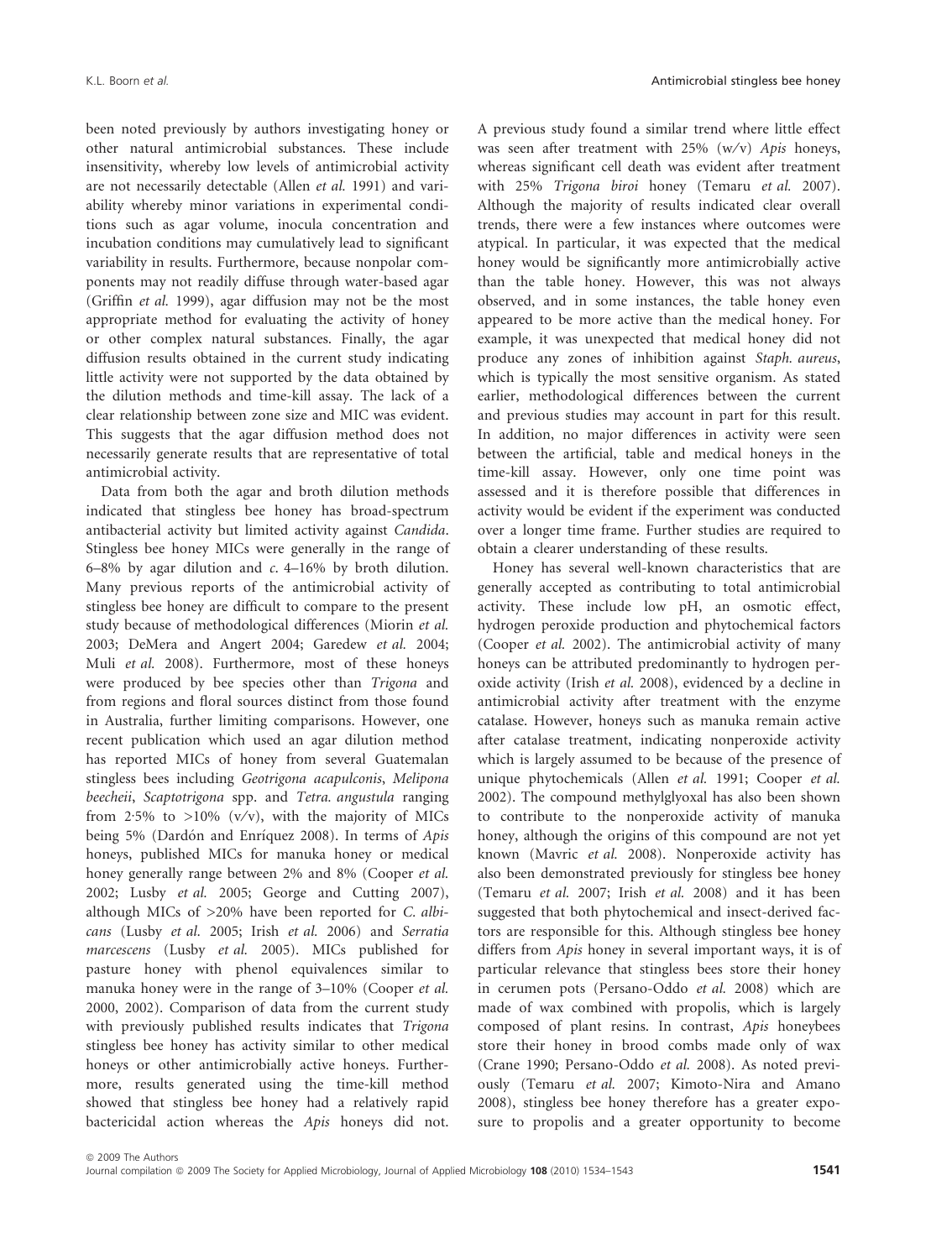infused with plant-derived antimicrobial compounds than Apis honey. The variation in activity seen amongst the 11 stingless bee samples tested in the current study may be because of differences in the levels of plant- and/or bee-derived components, because there was no obvious correlation between antimicrobial activity and any of the physical or chemical characteristics examined.

In conclusion, this study has demonstrated that honey from the Australian stingless bee T. carbonaria has antibacterial activity similar to that seen for other antimicrobial honeys. Currently, the main medicinal use of honey is in the treatment of wounds and burns and there are several commercially available products marketed specifically for these uses. It is likely that there could be a similar role for stingless bee honey in the treatment of wounds.

# Acknowledgements

We thank Mr Ross Oxwell (Physiology, School of Biomedical, Biomolecular and Chemical Sciences, The University of Western Australia) for technical assistance with the refractometer. K.A.H. was funded by a priming grant from the Raine Medical Research Foundation, Western Australia.

# References

- Adams, C.J., Boult, C.H., Deadman, B.J., Farr, J.M., Grainger, M.N., Manley-Harris, M. and Snow, M.J. (2008) Isolation by HPLC and characterisation of the bioactive fraction of New Zealand manuka (Leptospermum scoparium) honey. Carbohydr Res 343, 651–659.
- Akerman, K. (1979) Honey in the life of the aboriginals of the Kimberleys. Oceania 49, 169–178.
- Allen, K.L., Molan, P.C. and Reid, G.M. (1991) A survey of the antibacterial activity of some New Zealand honeys. J Pharm Pharmacol 43, 817–822.
- Bernfield, M. (1955) Amylases,  $\alpha$  and  $\beta$ . In Methods in Enzymology ed. Colowick, S.P. and Kaplan, N.O. pp. 149–158. New York: Academic Press.
- Bogdanov, S., Martin, P., Lüllmann, C., Borneck, R., Flamini, C., Morlot, M., J., H., Vorwohl, G. et al. (1997) Harmonised methods of the European honey commission. Apidologie 28 (extra issue), 1–59.
- Clinical and Laboratory Standards Institute (2002) Reference Method for Broth Dilution Antifungal Susceptibility Testing of Yeasts; Approved Standard – Second Edition. Wayne, PA: CLCI.
- Clinical and Laboratory Standards Institute (2006) Methods for Dilution Antimicrobial Susceptibility Tests for Bacteria That Grow Aerobically; Approved Standard – Seventh Edition. Wayne, PA: CLSI.
- Cooper, R., Wigley, P. and Burton, N. (2000) Susceptibility of multiresistant strains of Burkholderia cepacia to honey. Lett Appl Microbiol 31, 20–24.
- Cooper, R.A., Molan, P.C. and Harding, K.G. (2002) The sensitivity to honey of Gram-positive cocci of clinical significance isolated from wounds. J Appl Microbiol 93, 857–863.
- Cortopassi-Laurino, M., Imperatriz-Fonseca, V.L., Roubik, D.W., Dollin, A., Heard, T., Aguilar, I., Venturieri, G.C., Eardley, C. et al. (2006) Global meliponiculture: challenges and opportunities. Apidologie 37, 275–292.
- Crane, E. (1990) Bees and Beekeeping: Science, Practice and World Resources. Oxford, UK: Heinemann Newnes.
- Dardón, M. and Enríquez, E. (2008) Physicochemical and antimicrobial characterisation of nine stingless bees (Meliponini) honey from Guatemala. Interciencia 33, 916–922.
- DeMera, J. and Angert, E. (2004) Comparison of the antimicrobial activity of honey produced by Tetragonisca angustula (Meliponinae) and Apis mellifera from different phytogeographic regions of Costa Rica. Apidologie 35, 411–417.
- Garedew, A., Schmolz, E. and Lamprecht, I. (2004) Microcalorimetric investigation on the antimicrobial activity of honey of the stingless bee Trigona spp. and comparison of some parameters with those obtained with standard methods. Thermochim Acta 415, 99–106.
- George, N.M. and Cutting, K.F. (2007) Antibacterial honey  $(Medihoney<sup>TM</sup>)$ : in-vitro activity against clinical isolates of MRSA, VRE, and other multiresistant Gram-negative organisms including Pseudomonas aeruginosa. Wounds 19, 231–236.
- Griffin, S.G., Wyllie, S.G., Markham, J.L. and Leach, D. (1999) The role of structure and molecular properties of terpenoids in determining their antimicrobial activity. Flav Fragr J 14, 322–332.
- Irish, J., Carter, D.A., Shokohi, T. and Blair, S.E. (2006) Honey has an antifungal effect against Candida species. Med Mycol 44, 289–291.
- Irish, J., Carter, D.A., Blair, S.E. and Heard, T.A. (2008) Antibacterial activity of honey from the Australian stingless bee Trigona carbonaria. Int J Antimicrob Agents 32, 89–90.
- Isaacs, J. (2000) Bush Food: Aboriginal Food and Herbal Medicine. Sydney: Lansdowne Publishing Pty Ltd.
- Kimoto-Nira, H. and Amano, K. (2008) Antimicrobial activity of honey produced by stingless honey bees. J Apic Res 47, 325–327.
- Lusby, P.E., Coombes, A.L. and Wilkinson, J.M. (2005) Bactericidal activity of different honeys against pathogenic bacteria. Arch Med Res 36, 464–467.
- Mavric, E., Wittmann, S., Barth, G. and Henle, T. (2008) Identification and quantification of methylglyoxal as the dominant antibacterial constituent of manuka (Leptospermum scoparium) honeys from New Zealand. Mol Nutr Food Res 52, 483–489.
- Miorin, P.L., Levy Junior, N.C., Custodio, A.R., Bretz, W.A. and Marcucci, M.C. (2003) Antibacterial activity of honey